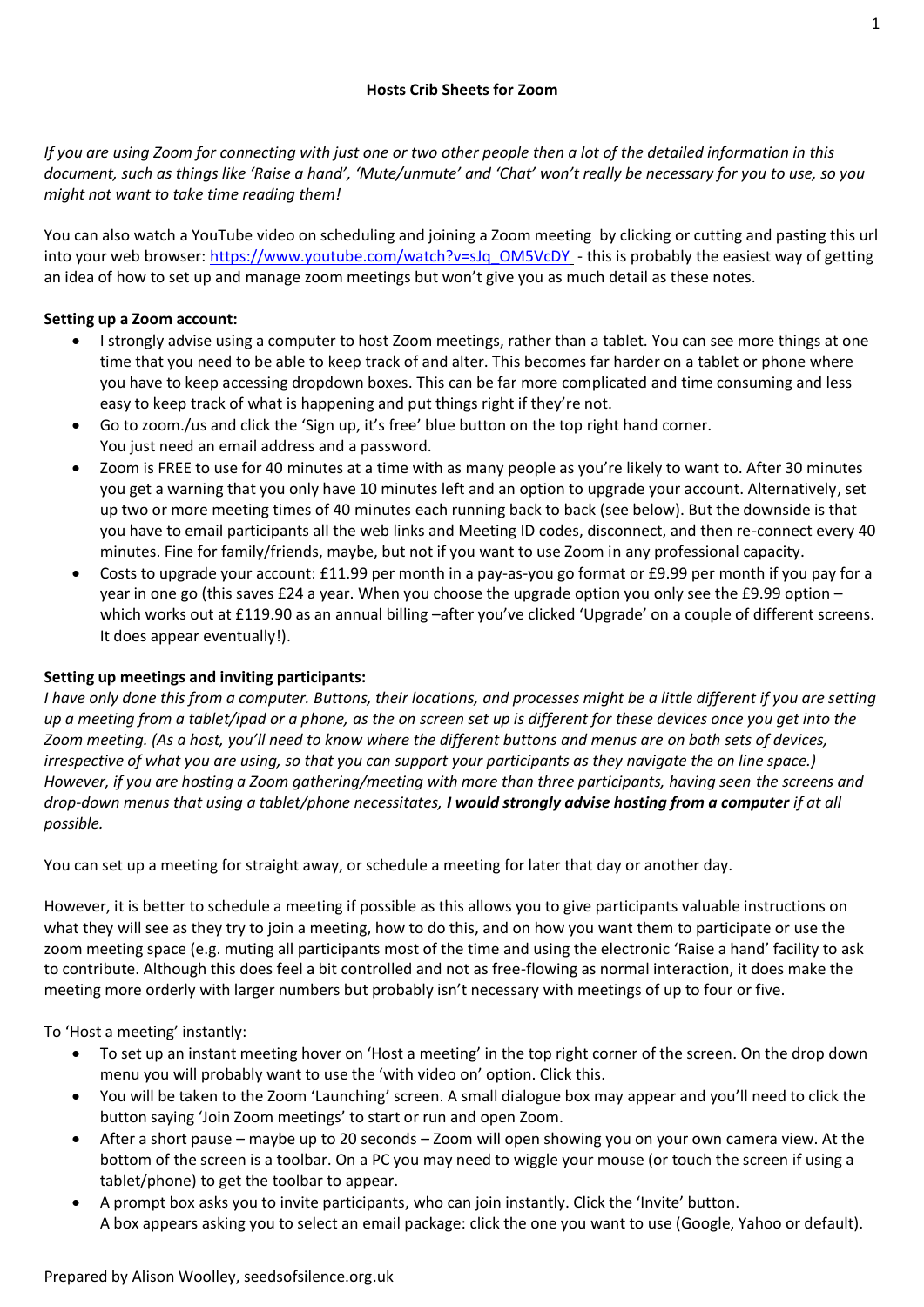This automatically creates an email with the information the participants need to access Zoom as soon as you click send. All you need to do is add the email addresses of the people you want to invite. If people are doing this for the first time, they will, of course, need simple instructions what to do when they receive the invite from you. Ahead of time, you might like to send them the 'Participants crib sheet' that comes along with this 'Hosts crib sheet' and ask them to read through it before they try to join the meeting.

• You can add the title of your Zoom meeting to the automatic email by editing the 'Please join zoom meeting in progress' message.

## To schedule a future meeting:

- To set up a meeting for a future date click 'Schedule a meeting' in the middle of the top toolbar. This takes you to a scheduling page.
- A box marked 'Topic' allows you to name your meeting: This appears in the subject box of the email invite that participants will receive from you. Below this you can also add a description of the meeting, if you want. It only appears on the Meeting information page that only you will be able to see, as far as I can tell. It doesn't automatically appear on meeting invitations.
- Next, click the date on the calendar that you want to schedule a meeting on (the dates are given in American format, so 25<sup>th</sup> March 2020 appears as 3/25/20), and the meeting time, with am or pm (take care to check this!). Beneath this indicate the length of the meeting (possible in 15 minute increments). If you are using the free service, just leave it set at an hour: s*ometimes, if you do this, after 40 minutes it will give you a free upgrade to an hour, but you can't rely on this happening. It seems to depend on how busy the system is!*
- If this is going to be a meeting at the same time every week, you can tick the little 'Recurring meeting' box, and then indicate the recurrence: daily; weekly, monthly etc on a set day. I haven't tried this, so don't know if it generates multiple meeting links and ID's or just the one which is used repeatedly.
- Beneath this you can tick or untick whether your meeting requires a password. If you leave it ticked participants will receive this along with the url link and the meeting ID. They will only need to use the Meeting ID and Password *if they connect to the meeting from the Zoom! website* rather than by clicking on the web url in the invitation email.
- Beneath this, you also need to set your Host and Participant video to 'ON' as it seems to default to off! And beneath this, set Audio. I'm unsure if this relates to enabling people to access via 3G and upwards phone, or maybe just via phones without video capability, so I always set to 'Both'.
- You then have some Meeting options.
- It's probably best to NOT tick to allow participants to join before the host. This will put them in a holding space where they see a 'Waiting for host to start the meeting' box if they try to access the meeting before you are there.
- If you don't tick 'Enable a waiting room', they will be able to come into the Zoom meeting as soon as you start the meeting. I advise ticking 'Enable waiting room' especially when you are using Zoom for the first few times. This gives you chance to have a look around and enable the Participant panel etc before you let participants in.
- If you tick 'Enable waiting room', once you have started the meeting and participants begin to link to Zoom they will see either a box saying that they are in a waiting room and asking them to wait till the host lets them in (if using a **PC**) or a little black box mid-screen that says 'Waiting' (for **Tablet/phone** users).You then click to allow them in from the Waiting room once you are in the Zoom meeting space.
- Beneath this you also have an option to 'Mute participants upon entry'. Although this might sound harsh, if you are anticipating more than four or five participants, this may be wise. (See more info about this under 'When you invite participants to a "Scheduled meeting"'.)
- When you've filled in all the boxes, click 'Save'. You will be taken to another screen which is the page for that meeting. If you gave it a name, you will see your meeting name in the top left of the page and a blue 'Start meeting' button in the top right. You probably won't be clicking this button as you're scheduling for a later time or date.
- Below these, you will see the scheduling and ID details of your meeting. You can add them to google, outlook or yahoo calendars by clicking a button.
- Scroll down to where it says 'Join URL' on the left hand side. On the right hand side of this row it says 'Copy the invitation' in blue text. Click on this. A large box headed 'Copy Meeting invitation' will appear with all your meeting info. Click the blue 'Copy meeting invitation' button at the bottom of this bx. It will automatically highlight all the info and copy it. Don't close this box at this point!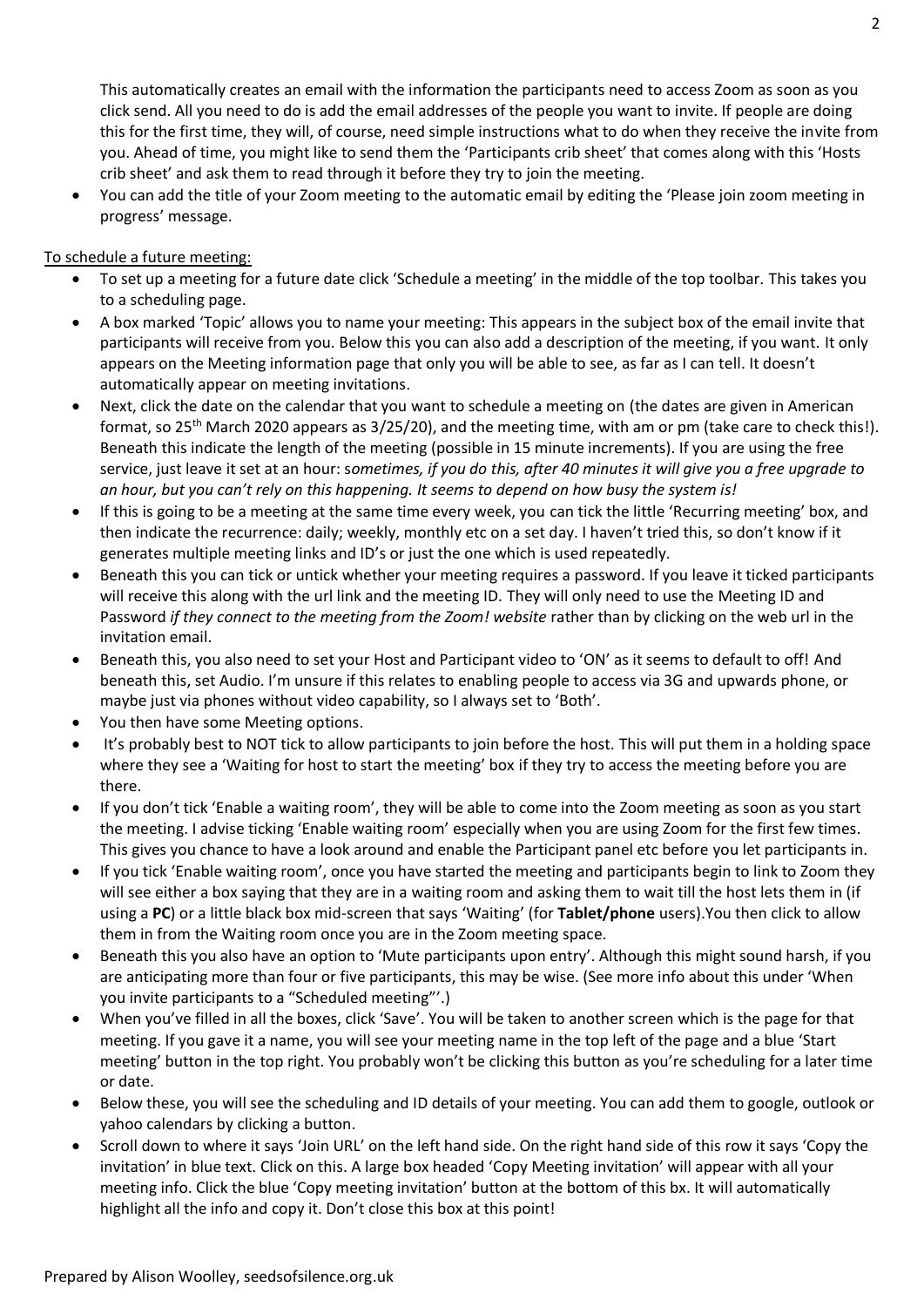- Open the email programme you want to use to send invites to participants. Set up a blank email and paste the information you have just copied into the body of the email. Once you are sure this has copied, then you can go back and close the Copy Invitation box. If you do this before, and you haven't copied it successfully, then you can go back to Zoom and find the meeting to re-copy the invitation info again. (To do this, go back to the main Zoom screen. On the left hand side a box is headed 'PERSONAL' with five options beneath it. The second of these is 'Meetings. Click this. If you have only scheduled this one meeting you will be taken instantly to the meeting info. If you have scheduled more than one, click on the appropriate meeting from the list, which will take you to the meeting info page. In either case, you will then be able to re-click to 'Copy the invitation'.)
- Add to the email the names of people you want to invite in the usual way.
- You can add any additional info you want to into the main body of the email, as usual.
- Send your invites, with appropriate information to participants on what they do to access and join the meeting. It's best to suggest in the invite email that they use headphones or earphones. See the Participant crib sheets.

#### **What invited participants receive and need to do:**

Instant 'Host a meeting':

- Participants receive an instant email with a website url link that they click to take them to the meeting. They also receive a Meeting ID, and a password if you set this up.
- When they click on the website url a 'Launching' screen appears and soon after a small 'Open zoom meeting' box with a button on the left at the bottom that says the same. Participants need to click this button.
- If participants join the meeting via the Zoom website, rather than clicking the web url on the meeting invite, then a 'Join Zoom meeting' box may appear, asking them for the 'Meeting ID'. It will also ask for the password if you set this up when scheduling the meeting.
- A zoom meeting box for your meeting will appear.
- If you have ticked 'Enable waiting room' they will not be admitted into the Zoom meeting space until you click to 'Admit' them.
- Once admitted, depending on the device they use, they will need to wiggle their mouse (**PC's**) or touch the screen (**tablet/phones**) to see a toolbar. On the toolbar (bottom of screen for **PC's**; top for **tablet/phones**) they will need to enable 'Start video' by clicking this if the symbol is red and has a line through it. As soon as they click 'Start video' they will be able to be seen in the Zoom meeting space. It's therefore vital that you tell them to enable video, otherwise they won't be able to be seen in the meeting. Instead, everyone will see a black box with their name in it. They will, however, be able to hear you speaking if you can't see them and they can't see you, so you can tell them that they need to enable video by doing so on the toolbar.

#### Schedule a meeting:

• Participants will receive the email that you constructed and sent. All else should be the same as Instant 'Host a meeting', above.

#### **When you invite participants to a 'Scheduled meeting':**

- In your invitation email it is wise to strongly suggest that participants USE HEADPHONES or EARPHONES if at all possible. Without, there can be a lot of feedback, which is unpleasant for others to listen to.
- You might, therefore, want to suggest that if participants don't have access to head/earphones they will be restricted to contributing by using the 'Chat' facility. This is writing a message – like a text or email – in the chat box that will be accessible to everyone on screen. It can be tricky for the host to notice Chat messages appearing as if you are using a tablet/phone, they only appear on the screen for three or four seconds (they do stay visible for anyone using a computer). The same is true for participants seeing chat messages from others.
- If you have chosen to tick the 'Mute on entry' when participants arrive in the meeting set-up process it's sensible to tell participants this in their invite email and to explain why.

#### **Starting Zoom meeting:**

- Go to Zoom and sign in ahead of time.
- On the left hand side of the page, under PERSONAL, click the 'Meetings' button. A list of your scheduled meetings will appear. (If you only have one meeting scheduled, the information page for this meeting will automatically be displayed.) Find the meeting you want to start and click the 'Start' button associated with this on the right hand side of the page.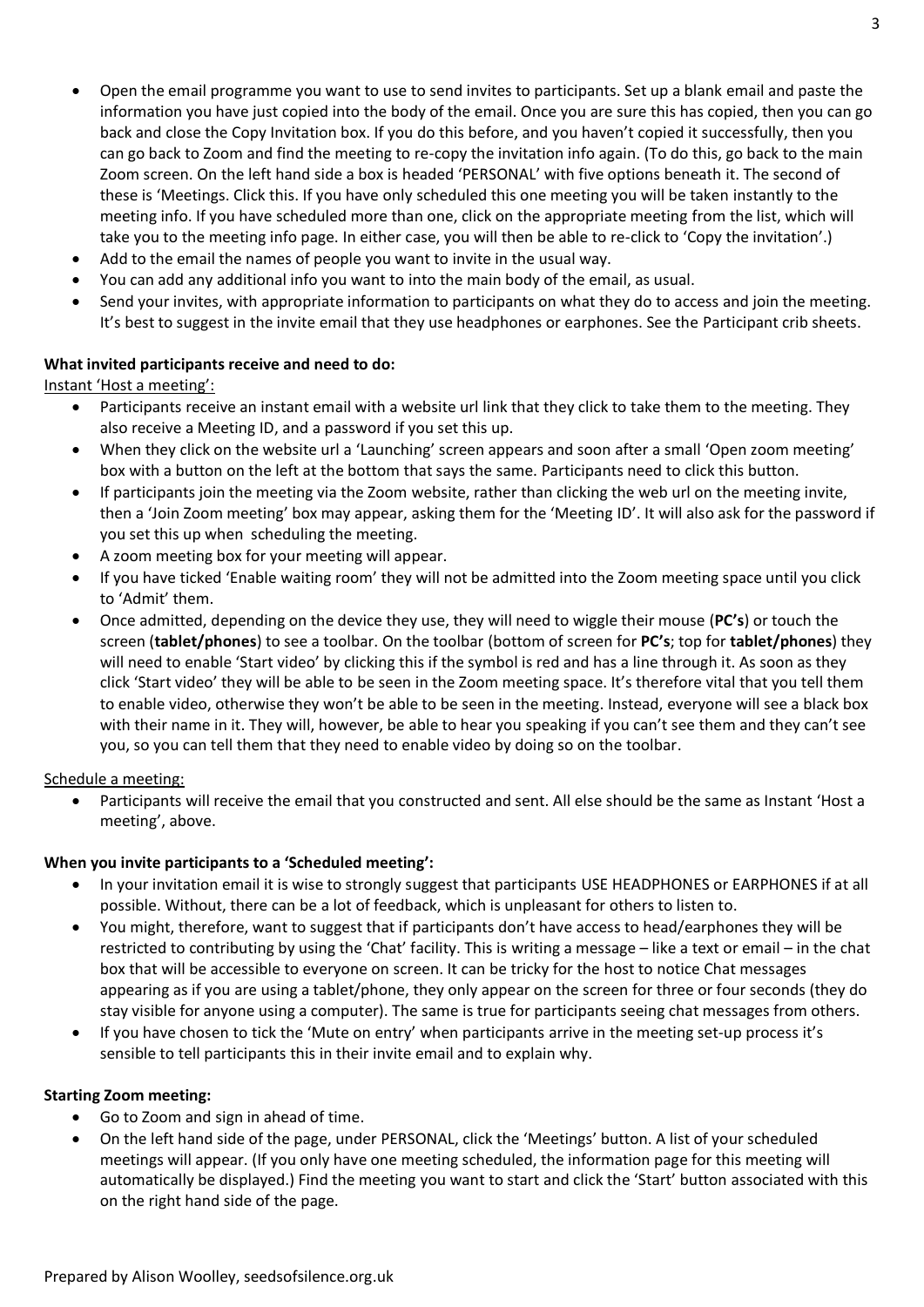- Wiggle mouse & click 'Manage participants'. This will pull up a white panel on the right hand side of the screen, headed 'Participants'.
- If you are borrowing someone else's Zoom account, change the host name by hovering on their name and clicking the blue 'More' button that appears next to 'Unmute'. Click the white 'Rename' button. A box will appear allowing you to enter a new screen name. If you are using someone else's account, do *untick* the 'Remember my name' box, so that it will go back to their name after your meeting (they may never have had to change this and might not know how to, leaving their own account with your name on it!)
- As your participants begin to log in to the meeting you will see their name and initials appearing as a link in the white 'Participants' panel. If you clicked the 'Enable meeting room' option, as participants try to join you will see a message at the bottom middle of your video screen, just above the toolbar, with a 'Jane is waiting to join the meeting' message. You need to click to admit them into the meeting space. After a while, these messages disappear. You can then see if participants are still waiting to join in the white Participants panel. Click the blue 'Admit' button next to their name to let them join the meeting space.

# Enabling 'Participants' Panel for others:

- Although the Participant Crib Sheet tells people how to pull up the white 'Participants' panel, when they arrive in the space they may not have managed to, or remembered to do this. They need access to this panel so that they can 'Raise a hand' (see below) if you have a lager meeting and are working with people muted.
- Remind them of the two ways to get the Participants panel, depending on their device:
- **PC's:** Wiggle your mouse. The toolbar appears at the bottom.
	- Click 'Participants' in the middle of the toolbar.

**Tablet/phone:** Touch the screen. The toolbar will appear at the top.

Touch where it says 'Participants'.

A drop-down box will appear on the on right hand side.

Touch your own name. The options they need to participate will appear.

These go off screen after a while, hence it's easier to use a computer.

## Muting/unmuting and video link:

- Next to each name in the list you will see a microphone symbol and a video camera symbol. When that person is connected via these the symbol will be in black. If they are not connected by video and if their microphone is muted, then the symbol will be red and be crossed out with a line through it. This enables you to see if everyone is muted, or if someone's microphone is switched on when you want them all to be muted.
- You can mute and unmute people individually by clicking the appropriate blue button when you hover/click on their name. Or you can unmute or mute everyone using the blue buttons lower down the panel. At first these are at the bottom of the panel but if you click the 'Chat' feature (to enable someone without head/earphones to participate without creating feedback sound, by writing chat messages) they move to half way up the panel.
- If you enable 'Chat' (by clicking this in your toolbar at the bottom of the page) you then see far fewer of your participant names in the panel and have to scroll up and down to find them to individually mute/unmute and lower their hand to enable them to participate. This can be fiddly and time consuming. However, if you hover with your mouse on the line just below the blue 'Mute/Unmute' and 'Lower hand' buttons in the Participant panel and above the 'Chat' box, a two-ended arrow symbol appears. This will allow you to drag down the top of the 'Chat' box so that you can see a bigger list of your participant names. This makes it easier to manage muting/unmuting and lowering hands but can be fiddly to find just the right spot with your mouse's cursor! It's another reason why it's far better if everyone has headphones and you can then ignore the 'Chat' feature!

## Explaining how to 'Raise a hand':

• **PC's:** Click blue 'Raise hand' button at bottom right of white Participant panel.

Encourage them to remember to re-mute when they have finished contributing by clicking the blue 'Mute me' button on the left of this.

- **Tablet/phones:** Touch screen to get drop down box. Touch 'Participants' at top right of box.
	- Another drop down box appears on the right hand side.
		- Participants need to touch their own name.
		- 'Raise a hand' and 'Unmute' or 'Mute' audio appear in a list. Touch as appropriate.
- When a participant uses 'Raise a hand' everyone should be able to see a little blue hand appear next to that participant's name. Everyone can see that someone is waiting to be unmuted to contribute.
- When you see the blue 'Raised hand' icon you have to keep your eyes peeled! and when you are ready to,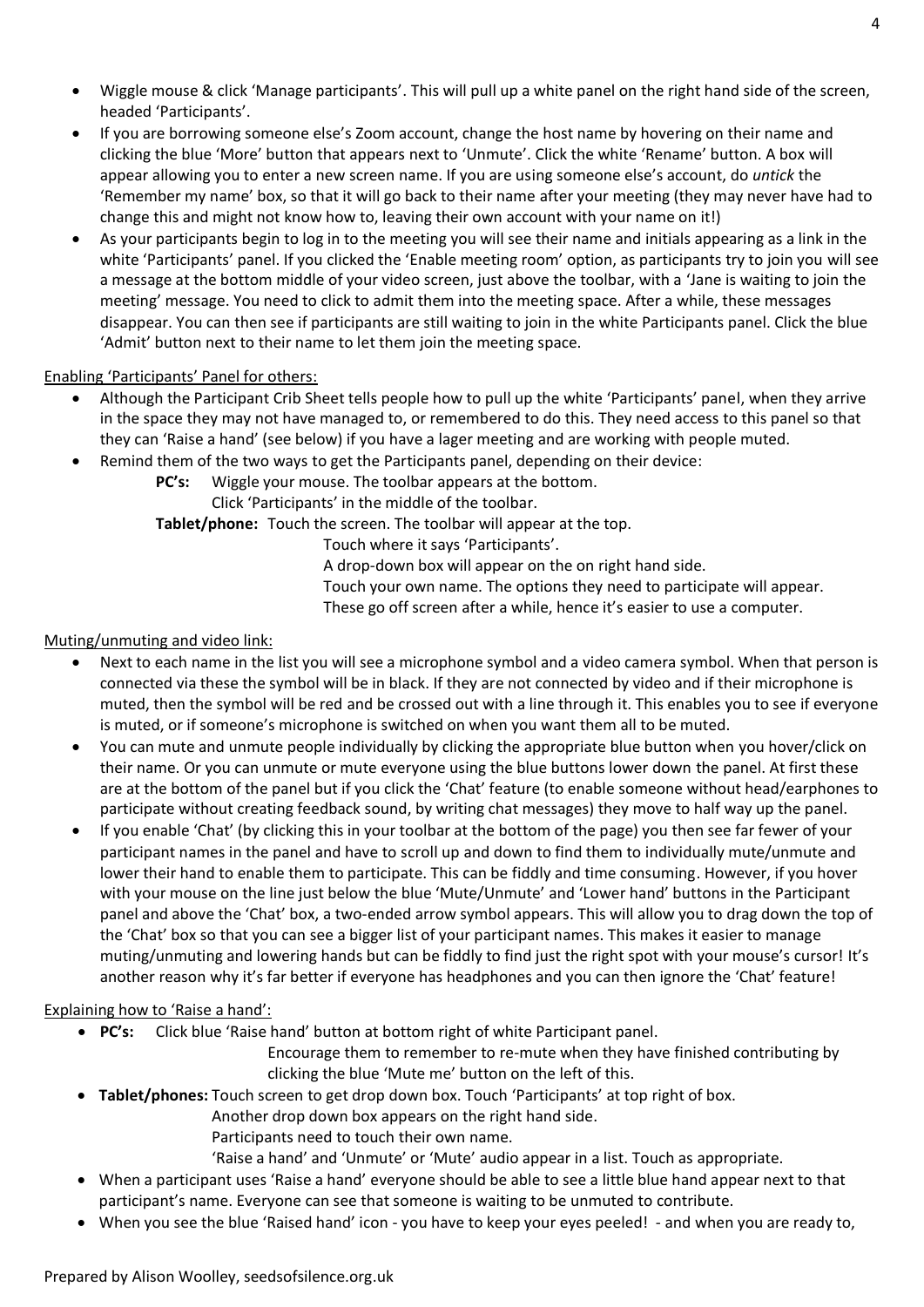verbally invite them to contribute. You will need to 'Unmute' them. You can then lower their hand by clicking the blue 'Lower hand' button. Everyone will then see the hand disappear.

• In the white 'Participants' panel, everyone should be able to see who is muted and whose mic is enabled. This is a good, quick place for you to be able to check who you forgot to re-mute if you're hearing lots of 'noises off' not from the speaker (sniffs, sleeves scraping over the mic etc).

### **Other functions:**

Some other useful things you can use on zoom.

## Speaker view & Gallery view:

- Everyone can change the way their screen appears. There are two choices:
	- 1) Speaker view: the person speaking is large sized in mid screen; everyone else small along top or sides. **PC's:** Top right, next to 'Participants' but on main coloured screen

**Table/phones:** Top left, little white circle says Switch to Speaker view

This can get a bit distracting as the person in the main box flicks from person to person. But it does mean that it's easier for the person speaking to feel as if you as the host are maintaining eye contact with them. In Gallery view, the person speaking might be in the bottom left of your screen and so your eyes will be looking in this direction (unless you're disciplined enough to keep looking at your camera come-what may!) when they see your video on their screen. So it looks to the person speaking as if you are visually distracted by something on your screen, rather than paying attention to them.

2) Gallery view: keeps everyone as the same sized image. It puts a yellow margin around the person talking.

- You can toggle (move between) either view at any time.
- Everyone has control of their own screen, so you can invite participants to see which they prefer.

### Chat feature and box:

- If someone doesn't have headphones its better in some ways (but harder and less inclusive) if instead they use writing a message in the chat box.
- To access the 'Chat' feature:
	- **PC's:** Wiggle mouse to see the toolbar at bottom.
		- Click the 'Chat' bubble (to right of 'participants').
		- In the bottom half of the white participants box on right of screen, 'Zoom Group Chat' appears.

This also moves 'Unmute me' & 'Raise hand' to the middle of the participant white box.

Participants (and you) can write a message in the box at the bottom.

Everyone can see this message if they have the 'Chat' facility enabled.

If you want to send a message that just one participant can read (eg if you need to ask them to turn down their volume control), next to 'To:' click on 'Everyone' and change to 'Private'. You can then send a discreet message, but say out loud 'X, I've sent you a message'. You might have to help them access this using the info above or below.

**Tablet/phones:** Touch the screen anywhere to get the toolbar to appear.

At the top, far right of toolbox it says 'More'. Click this.

A dropdown menu appears, with 'Chat' at the top.

Clicking 'chat' allows you to write a message.

If participants are using a tablet/phone, when someone sends a message to 'Everyone' it appears as a text box at the top right of the screen.

• If you (or participants) enable 'Chat' on your own screen (by clicking this in your toolbar at the bottom of the page) you then see far fewer of your participant names in the panel and have to scroll up and down to find them to individually mute/unmute and lower their hand to enable them to participate. This can be fiddly and time consuming. However, if you hover with your mouse on the line just below the blue 'Mute/Unmute' and 'Lower hand' buttons in the Participant panel and above the 'Chat' box, a two-ended arrow symbol appears. This will allow you to drag down the top of the 'Chat' box so that you can see a bigger list of your participant names. This makes it easier to manage muting/unmuting and lowering hands but can be fiddly to find just the right spot with your mouse's cursor! It's another reason why it's far better if everyone has headphones and you can then ignore the 'Chat' feature!

#### Share screen:

You can share some files on screen with participants, which might well be useful at times. This could be an image, a diagram, a text etc.